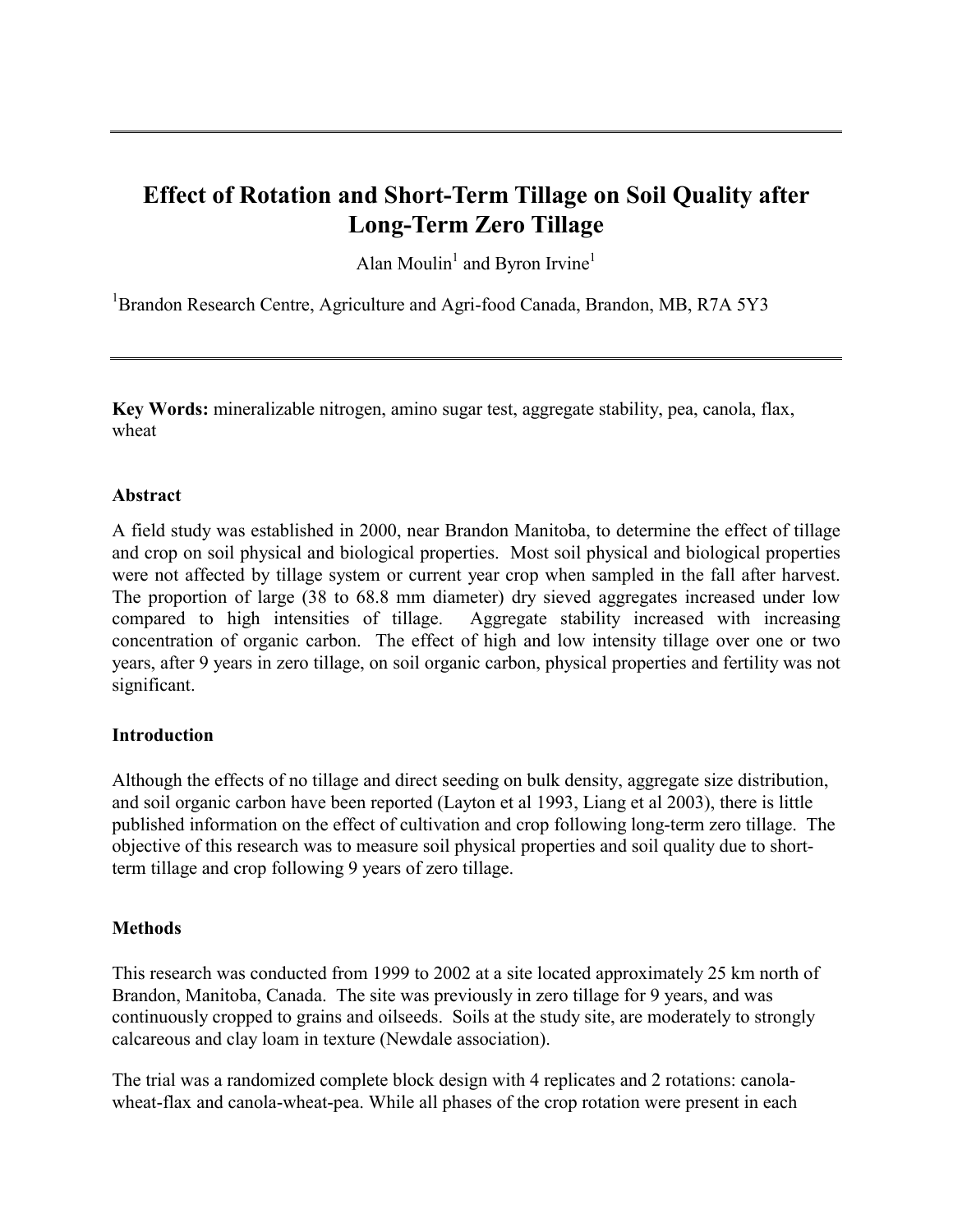growing season it was not until 2002 that tillage occurred in the current season, 1 year previous to the current season or 2 years prior to the current season. Plots were 4 m wide and 15 m long and crops were planted and managed using "normal" seeding and fertility rates and herbicides applied according to farm recommendations.

The tillage systems were:

Continuous low disturbance seeding (LD).

Strategic tillage where a heavy duty cultivator was used to eliminate weeds just prior to seeding in one year of a 3 year cropping system (Hdx). Two treatments were established. Two tillage operations were applied with a heavy duty cultivator in the second year of the study, spring 2001 (HD2). Two tillage operations were applied with a heavy duty cultivator in the third year of the study, spring of 2002 (HD3).

Continuous low disturbance seeding but with heavy harrowing in the fall prior to planting (HH).

In September 2002, soil was sampled in canola, pea and flax residue following wheat phases of the rotations for the low (LD) and high (HD2, HD3) disturbance tillage treatments. Bulk density was measured (0-10 cm, 10-20 cm, 20-30 cm) using the core method with 3 samples per plot. Soil samples weighing approximately 2.5 kg were sampled (0-5 cm) in at 3 locations in each plot and dry sieved with a rotary sieve (>68.8 mm, 68.8 to 38 mm, 38 to 12.7 mm, 12.7 to 7.2 mm, 7.2 to 2.0 mm, 2.0 to 1.3 mm, 1.3 to 0.5 mm, < 0.5 mm). The 1.3-2.0 mm fraction was tested for stability by slaking aggregate samples with a wet sieving apparatus (Kemper et al., 1986), Nimmo et al., 2002). Penetration resistance (k Pa, 0 – 50 cm, 5 cm increments) was measured at 5 locations in each plot with a compaction meter (Spectrum Technologies, Inc, Plainfield, Illinois).

Selected treatments were sampled for organic carbon and nitrogen content of soil (0-10, 10-20 cm, 20-30 cm depths), mineralizable nitrogen, soil aggregates (1.3-2.0 mm diameter in 0-5 cm depth) in three locations per plot. Organic carbon and total nitrogen were measured in soil and aggregates with a Carlo Erba 2500 elemental analyser (Thermo Electron Corporation, Milan, Italy). Mineralizable nitrogen was measured using the amino sugar test

Statistical analysis was conducted in JMP software version 5.01a (SAS Institute Inc. 2002). Analysis of variance, based on a factorial design with 4 replicates, was used to analyse the effects of tillage (high and low disturbance) and crops (flax, peas and canola on wheat stubble). Means were compared with orthogonal contrasts and Tukey's honestly significant difference for effects with a probability less than 5%. Plot averages of bulk density, aggregate size fractions, wet stable aggregates and penetration resistance were transformed (log base 10) to normalize the distribution of the data.

## **Results and Discussion**

## **Soil Physical Properties**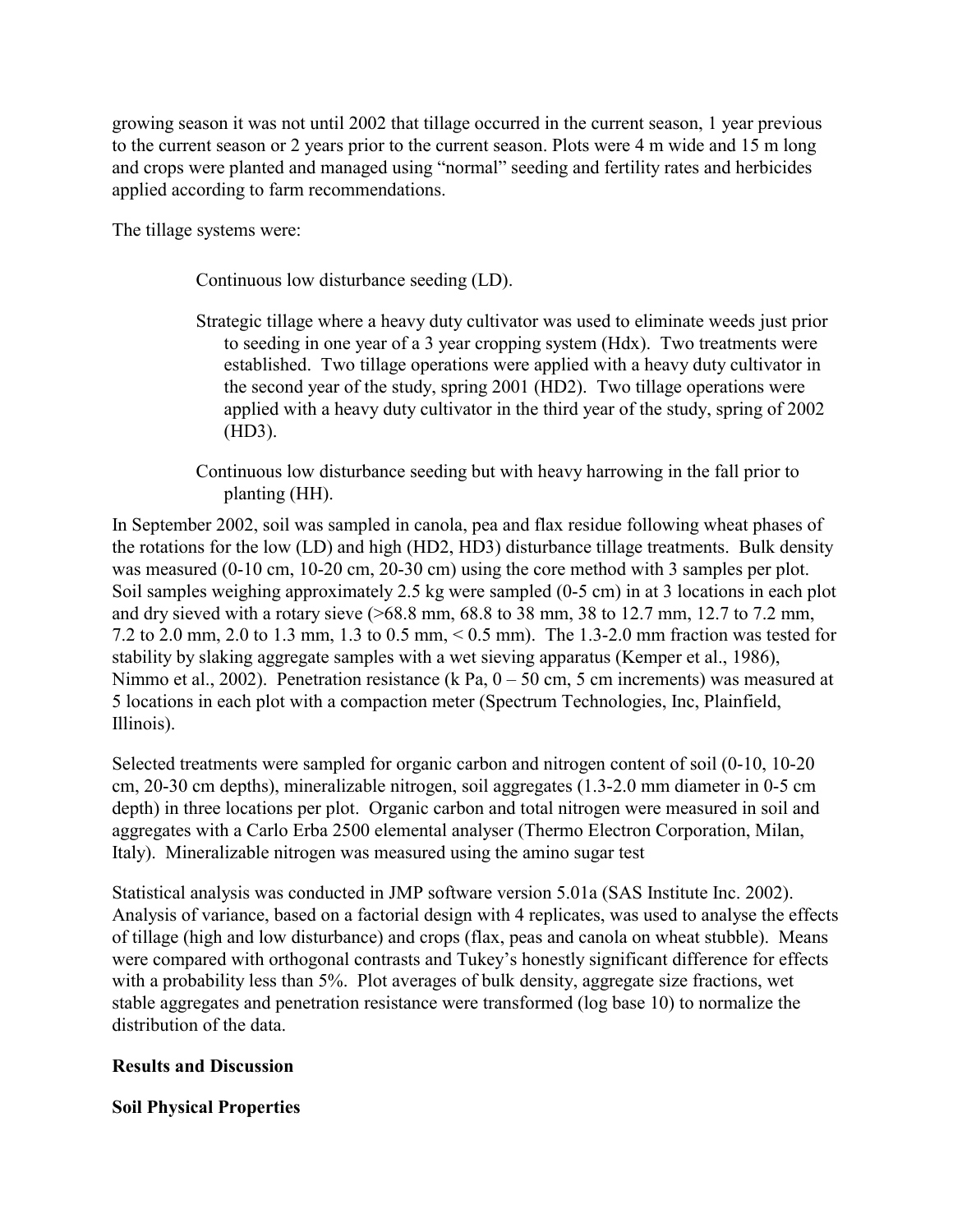The proportion of large soil aggregates (38 to 68.8 mm diameter) decreased significantly ( $P =$ 0.0041) as tillage intensity increased from LD to HD3 (Figure 1), while the proportion of small aggregates (diameter  $\leq 0.5$  mm) increased (Figure 2). Large proportions of small aggregates reflect poor soil structure and will increase potential for wind erosion in the absence of significant crop residue.



Fig. 1 Proportion of large soil aggregates (38 to 68.8 mm) as affected by tillage intensity. A and B represent Tukey's honestly significant differences between tillage treatments ( $P = 0.05$ ).



Fig. 2 Proportion of small soil aggregates  $(< 0.5$  mm) as affected by tillage intensity. A and B represent Tukey's honestly significant differences between tillage treatments ( $P = 0.05$ ).

Low, relative to high, intensity tillage had no effect on wet stable aggregates. In contrast, Arshad et al., (1999) found an increase in water stable aggregates and soil organic carbon after long term zero and conventional tillage. Stability of wet-sieved aggregates increased ( $P = 0.001$ ,  $r^2 = 0.40$ ) with organic carbon content (Figure 3) as observed by Angers et al. (1993). No significant difference was observed in organic carbon and nitrogen of soil aggregates due to tillage or crop.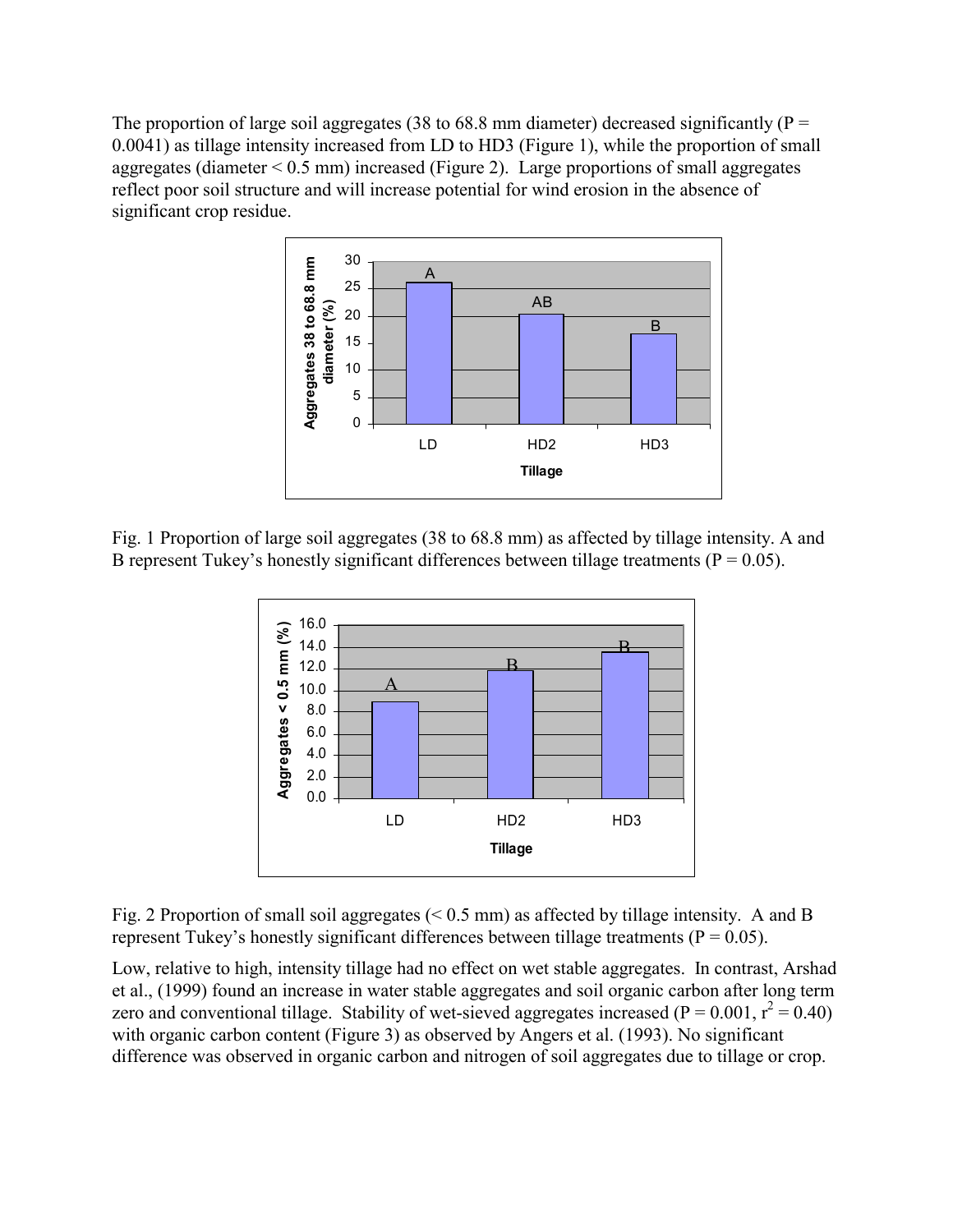

Fig. 3. Relationship of wet stable aggregates to soil aggregate organic carbon.

Penetration resistance (kPa) was similar in high and low intensity tillage at 0-5 cm and 5-10 cm). No significant differences were observed between types of crop stubble. Bulk density (0-5 cm) was not affected by tillage or crop.

## **Soil Organic Carbon and Fertility**

Tillage and preceding crop had no significant effect on soil organic carbon (%) and total nitrogen (%). Tillage intensity (high and low levels) and preceding crops (peas or canola) had no significant effect on phosphate phosphorus (0-10 cm). However nitrate nitrogen (0-10 cm) was higher in high disturbance tillage and following canola. High levels of nitrate nitrogen and ammonium are attributed to residual nitrogen fertilizer.

Tillage intensity (high and low levels) and preceding crop (peas, flax or canola) had no significant effect on mineralizable nitrogen measured with the amino sugar test. All levels of mineralizable nitrogen in the soil were above 300 mg  $kg^{-1}$ , deemed sufficient for plant growth without additional nitrogen fertilizer.

## **Conclusions**

The effect of high and low intensity tillage, after 9 years in zero tillage, on soil organic carbon, physical properties and fertility is not significant over one or two years. It is expected that in the long term high intensity tillage following a long period of zero tillage will significantly affect soil organic matter, soil physical properties and fertility. However the duration and temporal impact of this process requires further research.